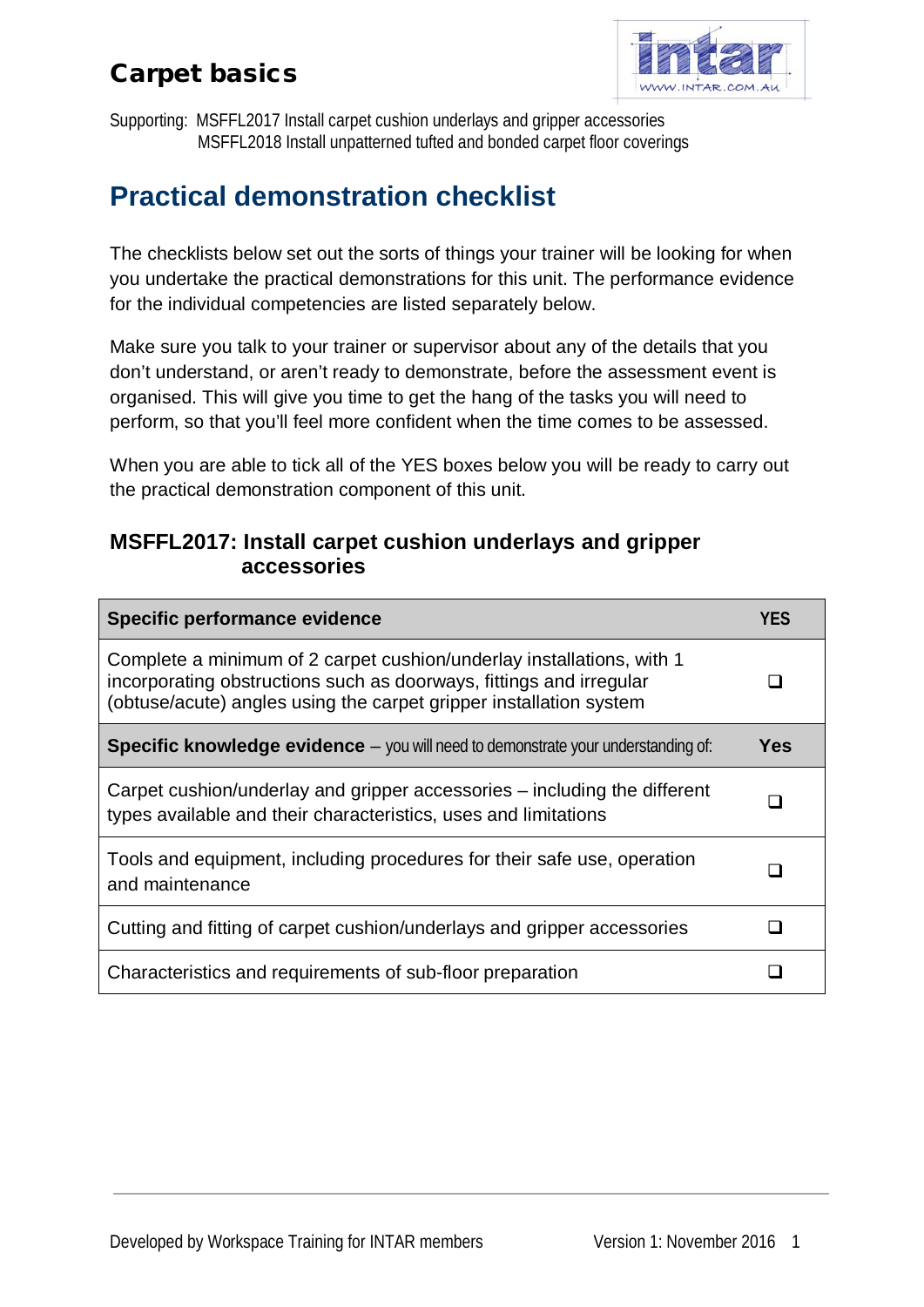### Carpet basics

#### **MSFFL2018: Install unpatterned tufted and bonded carpet floor coverings**

| Specific performance evidence                                                                                                                                                           | YFS   |
|-----------------------------------------------------------------------------------------------------------------------------------------------------------------------------------------|-------|
| Complete a minimum of:                                                                                                                                                                  |       |
| 1 installation of tufted carpet (Installation 1)                                                                                                                                        |       |
| 1 installation of bonded carpet using a carpet gripper installation<br>$\bullet$<br>system to connecting rooms, including at least one seam join and one<br>cross join (Installation 2) |       |
| <b>Specific knowledge evidence</b> – you will need to demonstrate your understanding of:                                                                                                | Yes   |
|                                                                                                                                                                                         |       |
| Tools and equipment, including procedures for their safe use, operation<br>and maintenance                                                                                              | n a s |
| Types, characteristics, uses and limitations of tufted and bonded carpets                                                                                                               |       |

#### **General evidence requirements for both competencies**

| <b>Performance evidence</b> $-$ you will need to demonstrate your ability to:                | <b>Yes</b> |
|----------------------------------------------------------------------------------------------|------------|
| Correctly understand instructions and work orders, and seek out all<br>relevant information  | □          |
| Handle tools, materials and products safely, and wear all required PPE                       | n          |
| Use safe work practices to minimise the risks of injury to self and others                   | ⊓          |
| Follow procedures to prevent damage to materials or equipment and<br>minimise wastage        | ∩          |
| Plan activities to avoid any backtracking, interruptions or wastage                          | n          |
| Work efficiently to optimise work flow and maintain production output and<br>product quality | П          |
| Carry out pre-checks and inspections to anticipate problems and take<br>corrective action    | □          |
| Modify activities to cater for variations in workplace conditions                            | ∩          |
| Interpret basic plans and take accurate measurements                                         | ⊓          |
| Calculate area and estimate material requirements                                            | П          |